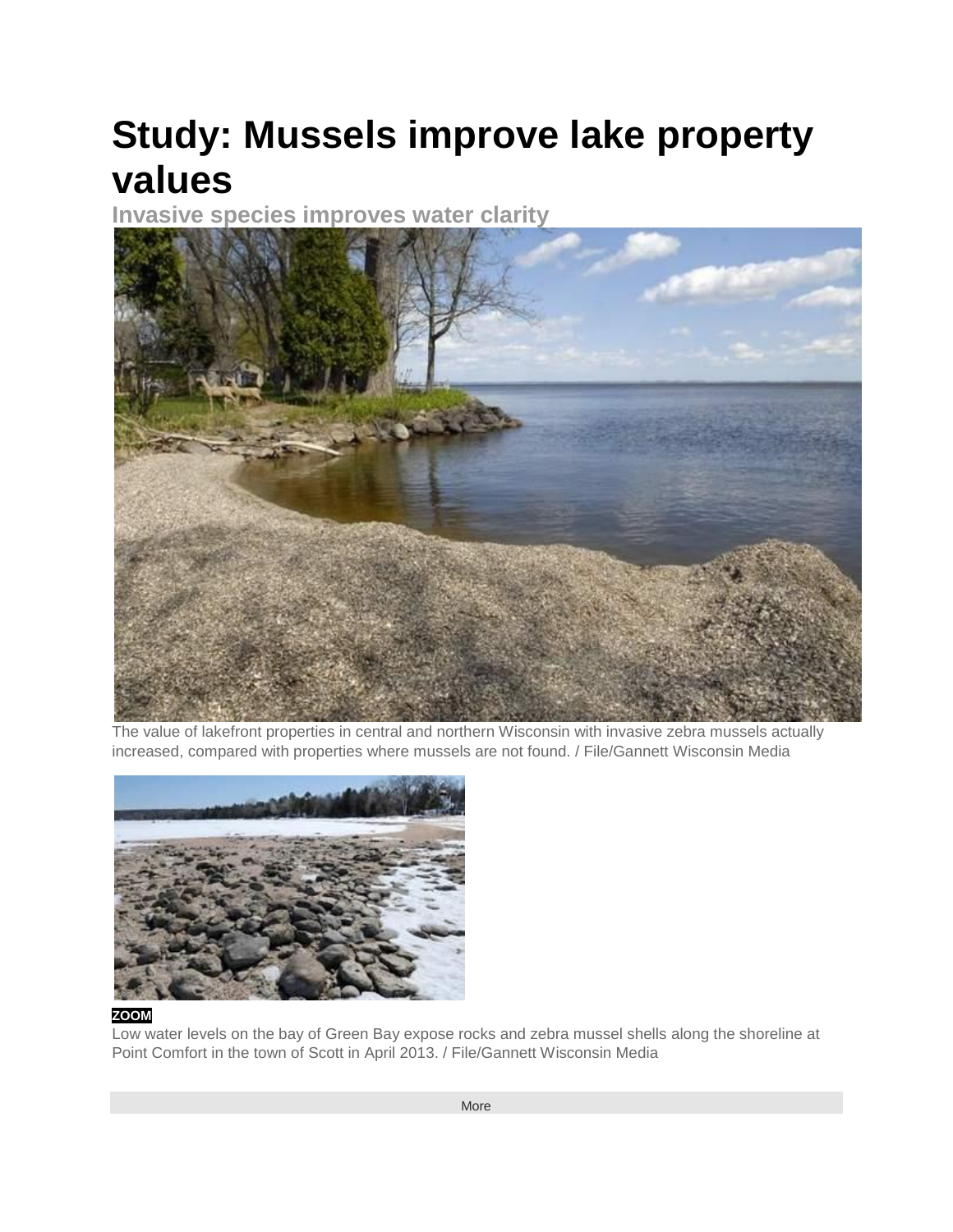Nobody wants to see lakes infested with zebra mussels. The little clam-like creatures have a reputation for prolific growth and upending the waters they invade.

But from a strictly economic perspective, could their presence and their ability to improve water clarity actually boost the [value](http://www.wisconsinrapidstribune.com/viewart/20140403/GPG03/304030403/Study-Mussels-improve-lake-property-values) of shoreline property?

A University of Wisconsin-Oshkosh economics student spent two years researching the relationship between zebra mussels and property values and came to a counterintuitive conclusion: The value of lakefront properties in central and northern Wisconsin with the invasive mollusks actually increased, compared to properties where mussels are not found.

Martin Meder, 27, is a senior who will graduate this spring. His analysis of real estate on lakes in 17 counties showed that [prices](http://www.wisconsinrapidstribune.com/viewart/20140403/GPG03/304030403/Study-Mussels-improve-lake-property-values)  $\sigma$  rose 10 percent on lakes that have zebra mussels. By contrast, sale prices fell by 4.5 percent where another invasive species, Eurasian water-milfoil, was present.

Meder, who plans to study economics in [graduate](http://www.wisconsinrapidstribune.com/viewart/20140403/GPG03/304030403/Study-Mussels-improve-lake-property-values)  $\sigma$  school, was in Madison recently where 150 undergraduate students in the UW System shared findings of their individual research projects in the Capitol rotunda. The event was the 11th annual "Posters in the Rotunda," which highlights original undergraduate research.

"Zebra mussels are bad," Meder said in a phone interview. "It's just that in some cases they do things that people like and people are willing to pay more money for it."

Zebra mussels, native to the Black and Caspian seas, first turned up in the Great Lakes in the ballast of ocean ships in 1988. A single mussel, the size of thumbnail, can filter a liter of water in a day. The ability to siphon and strip water of phytoplankton and other suspended material can rob a lake, river or stream of critical nutrients.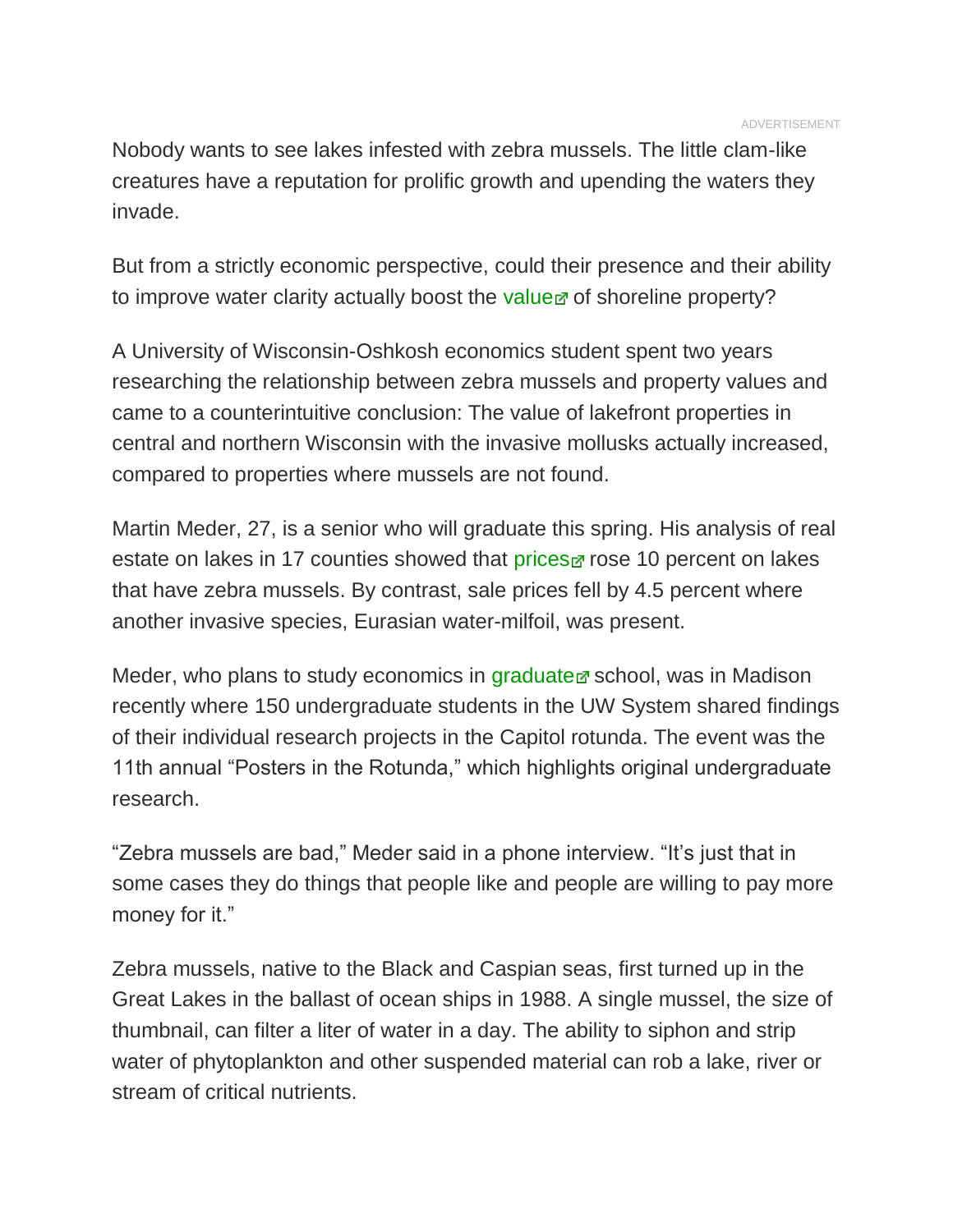Zebra mussel populations can multiply quickly and blanket areas they invade. The annual cost of keeping water intake systems free of the mussels is about \$250 million in the Great Lakes region, according to the [University](http://www.wisconsinrapidstribune.com/viewart/20140403/GPG03/304030403/Study-Mussels-improve-lake-property-values) of Wisconsin Sea Grant Institute.

Zebra mussels also have been tied to outbreaks of toxin-producing blue-green algae. Swimmers are known to cut their feet on the shells. And along Lake Michigan, zebra mussels play a role in making many beaches smelly and unwelcoming because they spur the growth of a type of algae known as Cladophora, which washes ashore with the mussels and other organic material and rots.

But zebra mussels' filtering ability also produces an undeniable result: It improves water clarity. Also, some fish species, such as smallmouth bass, have benefited when the mussel is present, since clearer water spurs the growth of weedy plants favored by some fish.

It's these attributes — clearer water and bass-friendly — that Meder thinks has had a positive effect on some lakeside properties.

By contrast, Eurasian water-milfoil doesn't have such qualities. The plant can grow 30 feet and forms dense mats on the surface of the water.

"We know if we look at milfoil, everyone knows it ugly and a problem," said Marianne Johnson, an economist and business professor at UW-Oshkosh who oversaw Meder's project.

When it comes to zebra mussels, "the really bad things you can't see," Meder said.

He began the project after reading about concerns that zebra mussels harmed property values, but discovering there was little [research](http://www.wisconsinrapidstribune.com/viewart/20140403/GPG03/304030403/Study-Mussels-improve-lake-property-values)  $\alpha$  on the topic. He did find, however, that previous studies showed property values were negatively affected by Eurasian water-milfoil.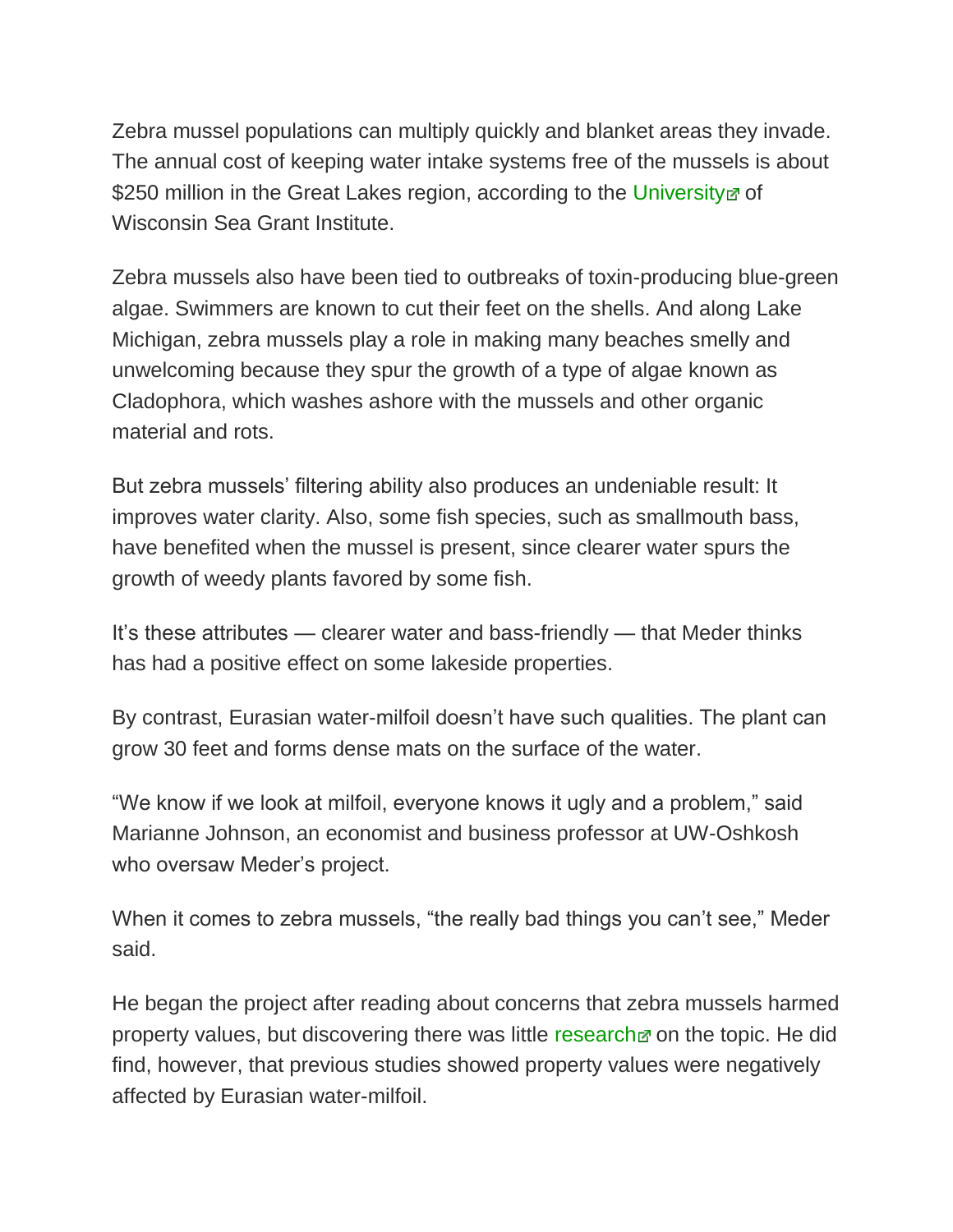To measure the value of lakefront properties, Meder used a statistical [tool](http://www.wisconsinrapidstribune.com/viewart/20140403/GPG03/304030403/Study-Mussels-improve-lake-property-values) known as regression analysis that breaks down sundry factors including price, location, lot size, the presence of zebra mussels and other variables. Each factor can then be calculated separately.

For his research, he examined state records of 1,072 property transactions on 413 lakes between July 2009 and December 2011. Starting on July 1, 2009, all real estate transactions were filed electronically with the state Department of Revenue through its Integrated Property Assessment System.

When he discussed his research at the Capitol recently, Meder said some people were confused by the outcome; others thought Meder was hawking a pro-zebra mussel agenda.

Michael Engleson, interim executive director of the Wisconsin Lakes, a state lake association, said he was not surprised by such a reaction, because the DNR and local lake chapters have waged a public education campaign for years to stop the spread of invasive species.

"In some respects, it seems counterintuitive, but I'm not terribly surprised by the study," Engleson said. "Zebra mussels really do clear out the water." Though he wondered about the longer-term effects on property values.

Zebra mussels began infiltrating Wisconsin's inland lakes by 1994, according to the state Department of Natural Resources. Today, they're found in 161 lakes and rivers in Wisconsin.

Engleson said Meder's paper shares some parallels with other studies that show that improved water quality can be a boost to the value of lakefront property. He cited a 2003 paper by Bemidji State University researchers for the Mississippi Headwaters Board in Minnesota. The paper, using the same kind of statistical analysis, looked at 37 lakes in the headwaters of the Mississippi and found that buyers paid more for properties with higher water clarity.